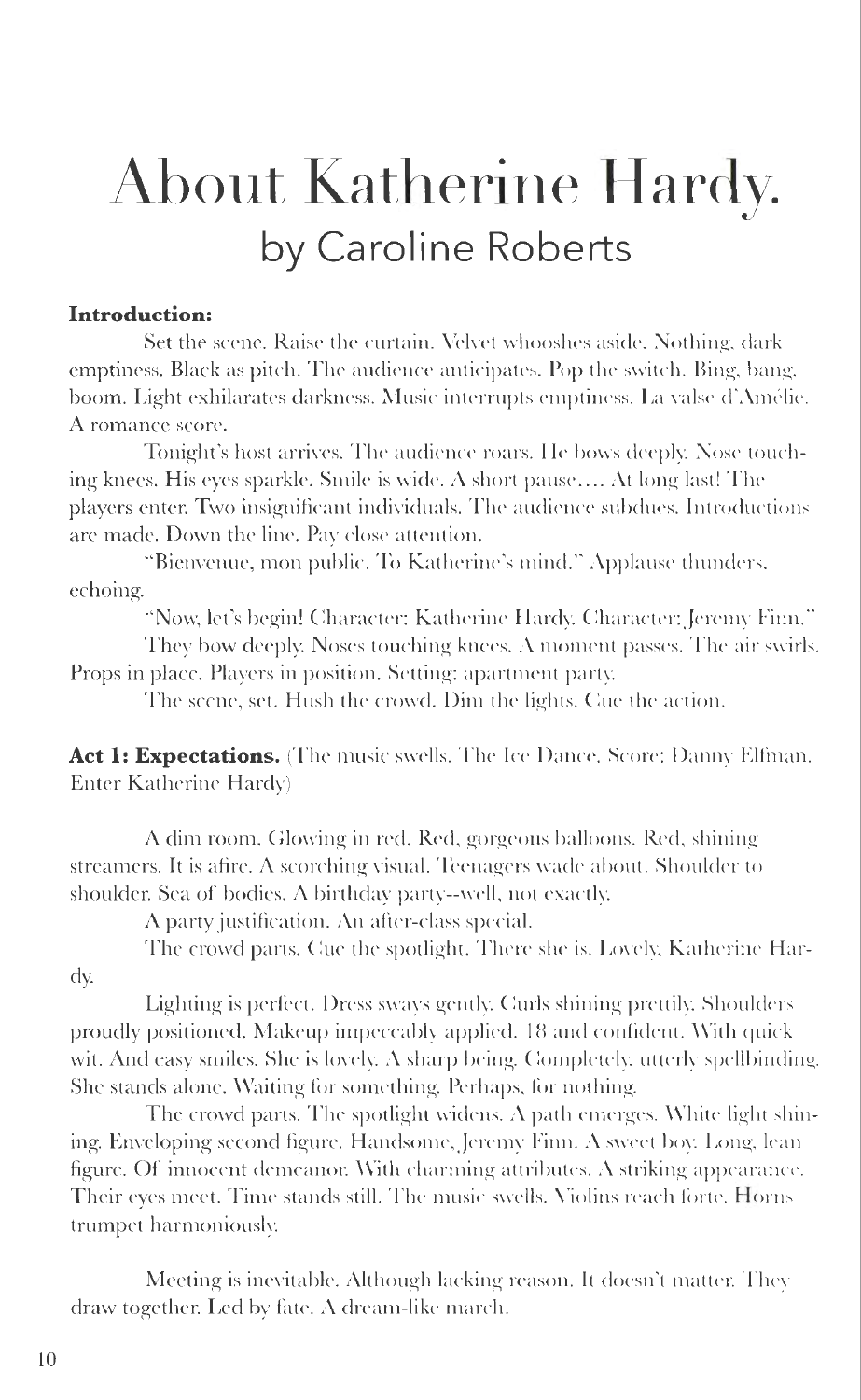The crowd swirls. Eye of vortex. They whisper secrets. Faces close together. Hands trailing skin . Tracing mysterious trails. An electric connection. Everything is

effortless.

They fall deeply. Months fade away. Seasons change colors. (Props move accordingly. Rotating different skylines. Dazzling fake snow. Birds chirping melodiously. Gusty winds blowing.)

Long, enticing conversations. Discussing transcendental Thoreau. Fitzgerald's May Day. Law school ambitions. Desiring two children. Living in downtown. They walk merrily. Hand in hand. Silver screen aesthetic. They are perfection. Katherine and Jeremy.

(Stage fades black. Music tiptoes out. The players exit.)

Applause booms, thundering. Audience begins stirring. Heaving longing sighs.

Act 2: Reality. Niolins begin humming. The audience stills. Solomon: Hans Zimmer. Props moved about. Re-enter Katherine Hardy.)

A dim room. Drowning in red. Red, gaudy balloons. Red, dripping streamers. It is a fire. *A* scorching visual. Teenagers wade about. Melting into globs. Thickening like wax. A birthday party. Well, not exactly. A party justification. An after-class expectation.

Bodies swarming evasively. Pushing, shoving, grinding. Drinks spilling everywhere. Lazy, clumsy apologies. K atherine hates this. Another night out. One after another. What's the point? Who to impress? Everyone drinks fast. Lacking in emotion. Lacking in authenticity. Paper doll relationships.

Katherine's smile hurts. Pulled by hooks. Stretched beyond repair. She dressed nervously. A flattering dress. Curls hastily flattened. Shoulders shoved back. Makeup carefully applied. With quick wit. And easy smiles. She is kind.  $\Lambda$  sweet being. Merely a girl. Unsure of herself. She stands alone. Waiting very patiently.

He's in sight. Lovely Jeremy Finn. From Geology lecture. Talking with friends. Any minute now. He'll look over. Time will stop. Conversation will ensue. He'll fall deeply. Hours will pass. In this moment. Expectations meet reality.

Time shuffles by. Spotlight doesn't widen. No path emerges. And no Jeremy. Face burns hot. Hands balled up. Ready to punch. Heart is pounding. Head is dizzy. Her chest aches. She feels ugly. She feels unwanted. Katherine looks around. At Jeremy Finn. At the crowd. Possibility of someone. Possibility of anyone? Decision waves in. Time to leave. Spotlight following closely. Fighting toward escape. Except- an idea. A mere thought.

\ \'hy not *her?* 

Time momentarily pauses.

She looks back. He's still there. Leaning against wall. Talking with friends.